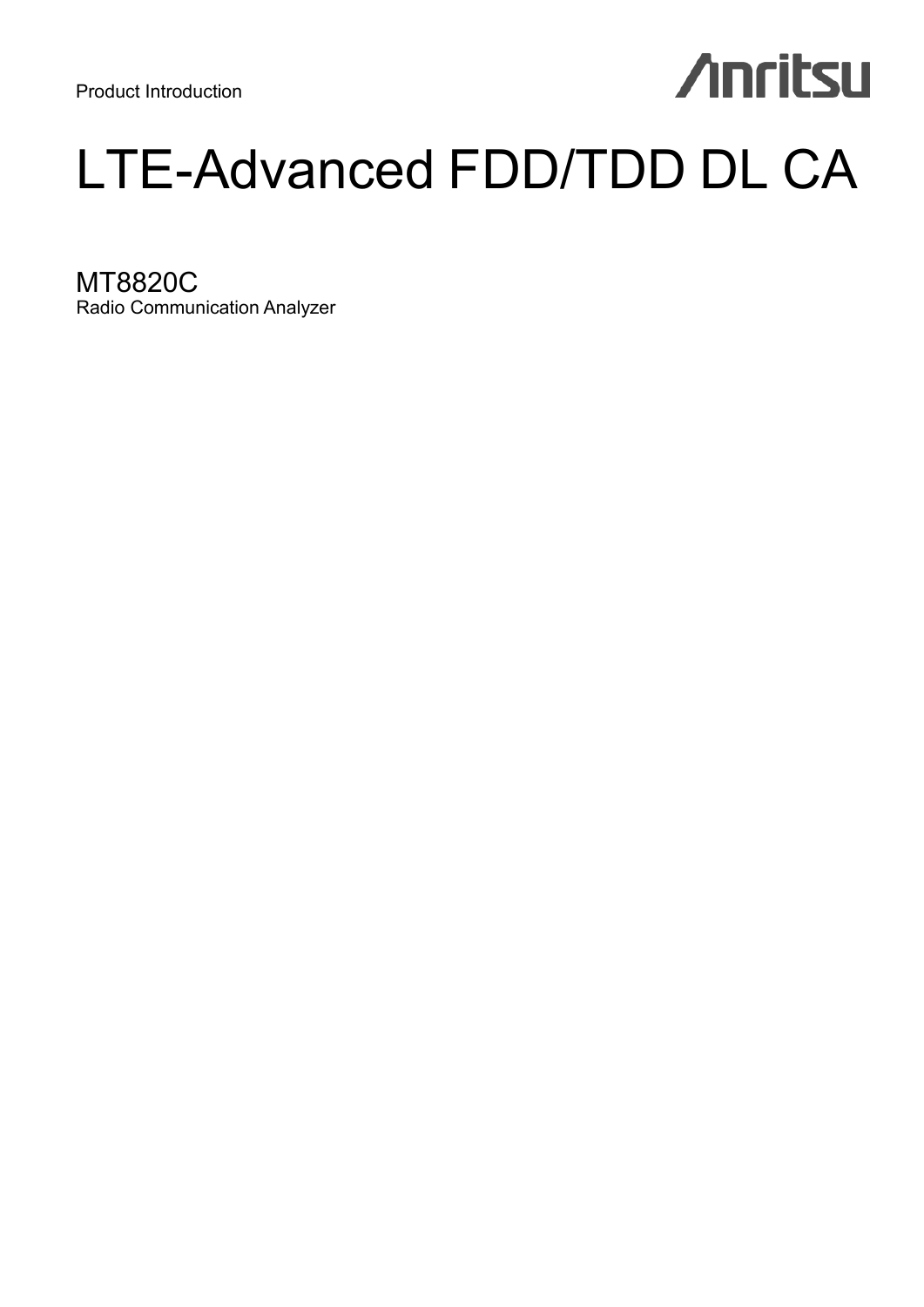## **MT8820C Radio Communication Analyzer Product Introduction**

*~ LTE-A DL CA Option Introduction~*

**Version 3.00 December 2014**

**ANRITSU CORPORATION**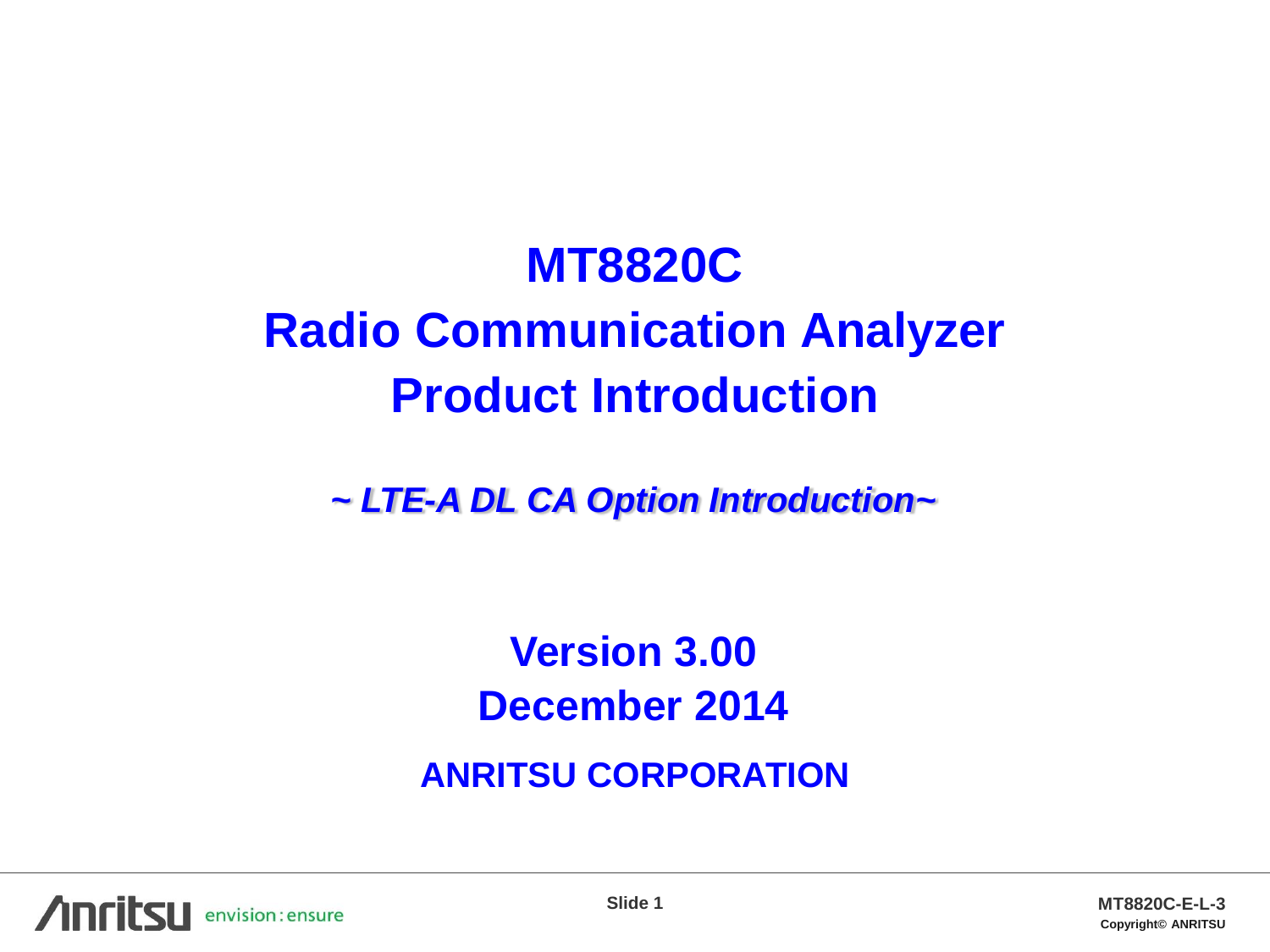## **Table**

## **LTE-Advanced FDD/TDD DL CA 2CCs Extensibility**

**LTE-Advanced FDD/TDD DL CA option Introduction**

## **LTE-Advanced FDD/TDD DL CA 3CCs Extensibility**

**LTE-Advanced FDD/TDD DL CA 3CCs option Introduction**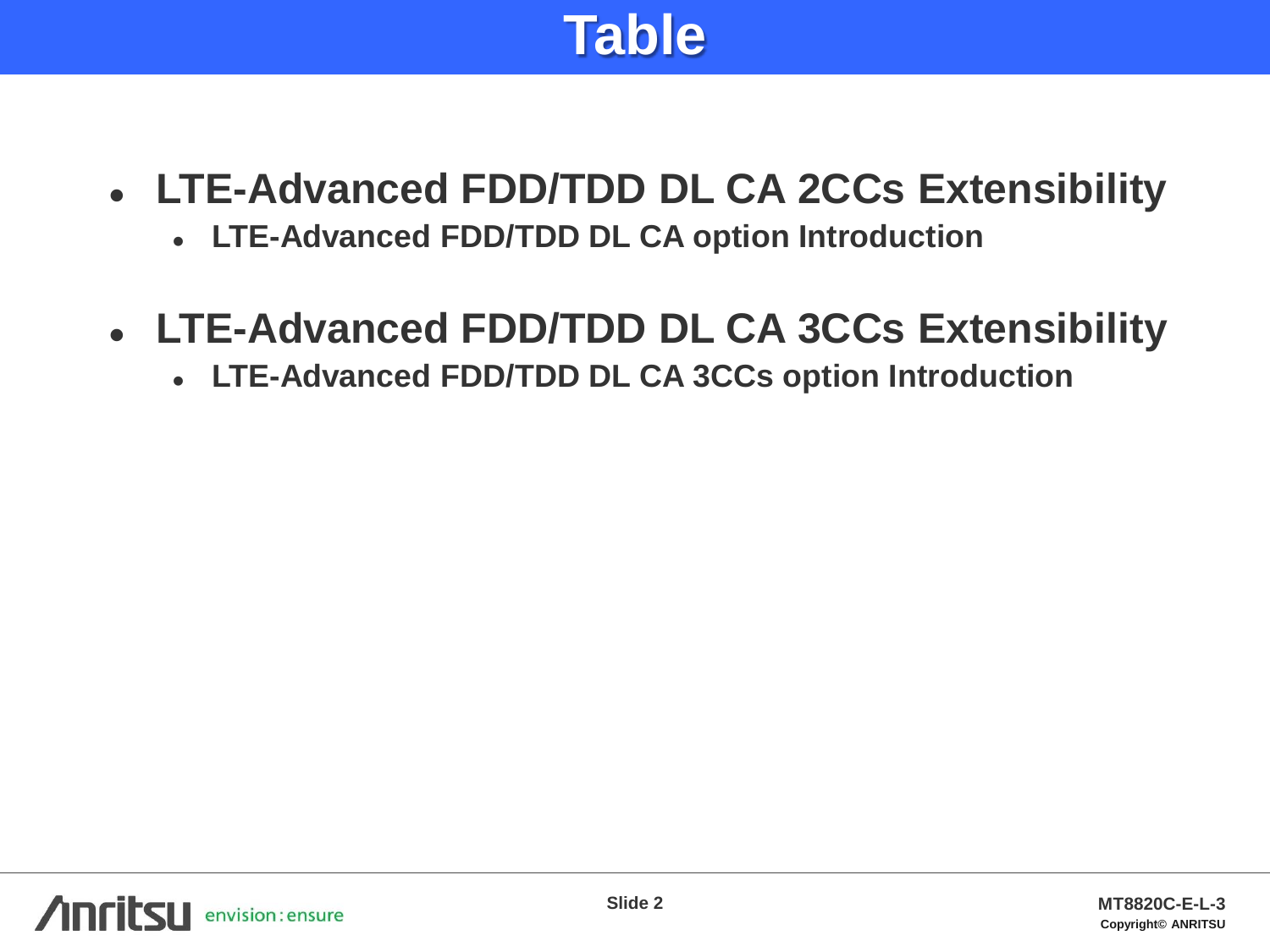## *LTLTE-Advanced FDD/TDD DL CA 2CCs Extensibility*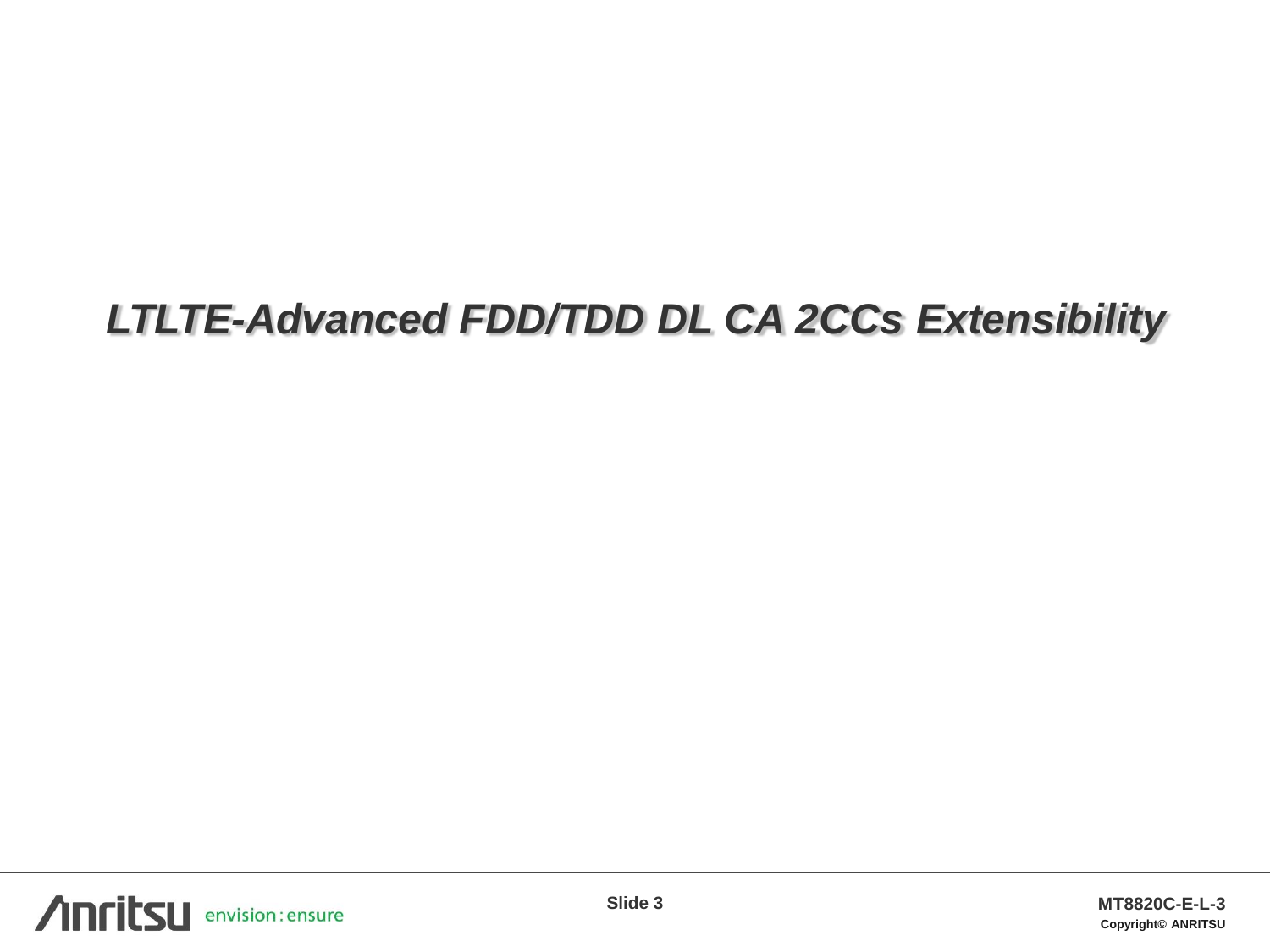## **What is LTE-Advanced FDD/TDD Carrier Aggregation?**

### **What is LTE-Advanced FDD/TDD Carrier Aggregation?**

**The FDD and TDD methods are standardized by the LTE-Advanced specification. The FDD method divides the frequency band in use into separate frequencies for sending and for receiving, whereby both sending and receiving are performed simultaneously. The TDD method uses the same frequencies for both sending and receiving but sends and receives alternately at different, very-short, time instants.** 

**LTE-Advanced Carrier Aggregation is a virtualization technology for creating a wider bandwidth (range of electromagnetic frequencies) by combining multiple allocated frequency bands. In wireless communications systems, more data can be transferred at higher speeds as the frequency band becomes wider. In other words, if a communications carrier has a 20- MHz band and 10-MHz band, using this technology increases the peak and average data speeds for subscribers to the same data rate as when using a single 30-MHz wide bandwidth.**



envision: ensure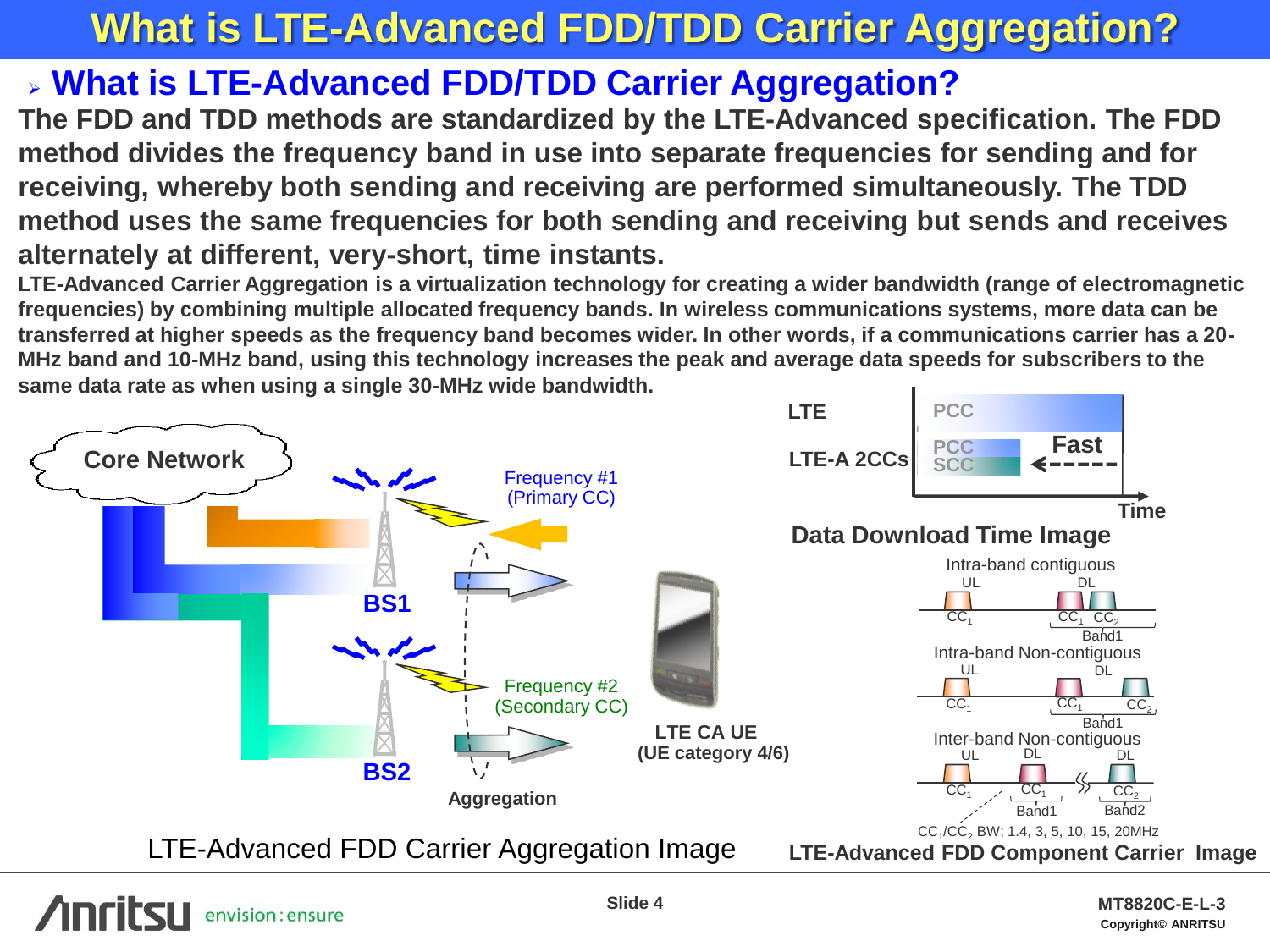## **LTE-Advanced FDD/TDD Carrier Aggregation Option**

### **LTE-A FDD(TDD) DL CA Option Features**

### **LTE-A FDD(TDD) DL CA Extensibility**

**With addition of software license of this option, capable of measuring RF RX testing (3GPP TS36.521-1 6.2.5A.2 Configured UE transmitted Output Power for CA (inter-band DL CA without UL CA), 7.3A Reference sensitivity level for CA, 7.4A Max input level for CA )** 



**LTE-A FDD(TDD) DL CA plus MIMO RF Throughput Measurement (@physical layer) With two MT8820Cs, capable of throughput testing of DL CA 2x2 MIMO PHY layer.**

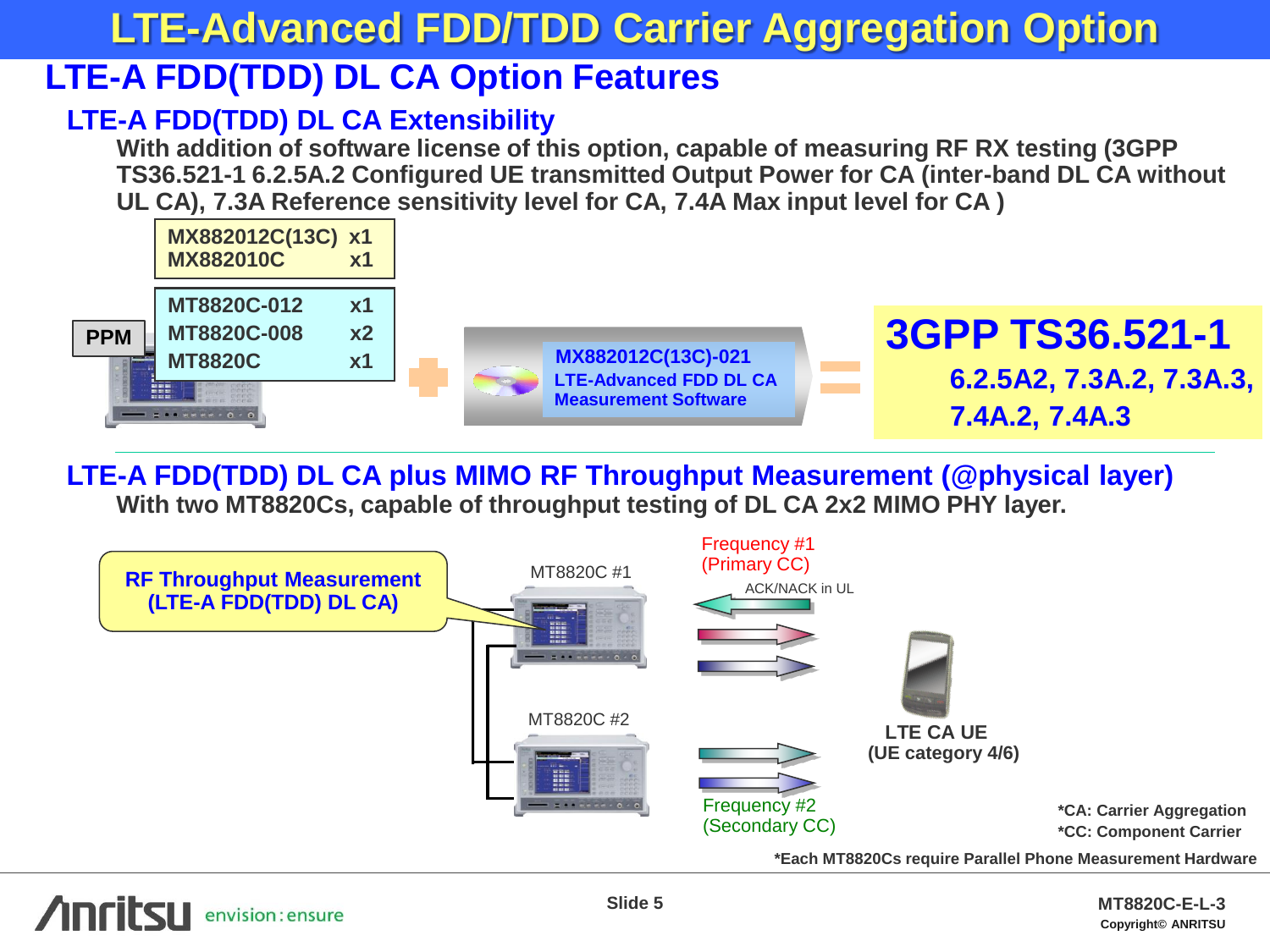### **3GPP LTE-A FDD(TDD) CA Compliance Table (1/2)**

### **3GPP TS36.521-1 V12.3.0(2014-09)**

| Test               | 3GPP<br>TS36.521-1 | Test Item                                                                                 | Non-Call<br>Processing | Call<br>Processing | <b>MT8820C</b><br>Measurement<br><b>Items</b> |
|--------------------|--------------------|-------------------------------------------------------------------------------------------|------------------------|--------------------|-----------------------------------------------|
| Transmiter<br>Test | 6                  | <b>Transmitter characteristics</b>                                                        |                        |                    |                                               |
|                    | 6.2.2A.1           | UE Maximum Output Power for CA (intra-band contiguous DL CA and UL CA)                    | <b>No</b>              | <b>No</b>          |                                               |
|                    | 6.2.3A.1           | Maximum Power Reduction (MPR) for CA (intra-band contiguous DL CA and UL CA)              | <b>No</b>              | <b>No</b>          |                                               |
|                    | 6.2.4A.1           | Additional Maximum Power Reduction (A-MPR) for CA (intra-band contiguous DL CA and UL CA) | <b>No</b>              | <b>No</b>          |                                               |
|                    | 6.2.5A.1           | Configured UE transmitted Output Power for CA (intra-band contiguous DL CA and UL CA)     | <b>No</b>              | <b>No</b>          |                                               |
|                    | 6.2.5A.2           | Configured UE transmitted Output Power for CA (inter-band DL CA without UL CA)            | No                     | Yes                | Power Measurement                             |
|                    | 6.3.2A.1           | Minimum Output Power for CA (intra-band contiguous DL CA and UL CA)                       | <b>No</b>              | <b>No</b>          |                                               |
|                    | 6.3.3A.1           | UE Transmit OFF power for CA (intra-band contiguous DL CA and UL CA)                      | <b>No</b>              | N <sub>o</sub>     |                                               |
|                    | 6.3.4A.1.1         | General ON/OFF time mask for CA (intra-band contiguous DL CA and UL CA)                   | N <sub>o</sub>         | <b>No</b>          |                                               |
|                    | 6.3.5A.1.1         | Power Control Absolute power tolerance for CA (intra-band contiguous DL CA and UL CA)     | <b>No</b>              | <b>No</b>          |                                               |
|                    | 6.3.5A.2.1         | Power Control Relative power tolerance for CA (intra-band contiguous DL CA and UL CA)     | No                     | <b>No</b>          |                                               |
|                    | 6.3.5A.3.1         | Aggregate power control tolerance for CA (intra-band contiguous DL CA and UL CA)          | <b>No</b>              | <b>No</b>          |                                               |
|                    | 6.5.1A.1           | Frequency error for CA (intra-band contiguous DL CA and UL CA)                            | N <sub>o</sub>         | N <sub>o</sub>     |                                               |
|                    | 6.5.2A.1.1         | Error Vector Magnitude (EVM) for CA (intra-band contiguous DL CA and UL CA)               | <b>No</b>              | <b>No</b>          |                                               |
|                    | 6.5.2A.2.1         | Carrier leakage for CA (intra-band contiguous DL CA and UL CA)                            | <b>No</b>              | N <sub>o</sub>     |                                               |
|                    | 6.5.2A.3.1         | In-band emissions for non allocated RB for CA (intra-band contiguous DL CA and UL CA)     | N <sub>o</sub>         | N <sub>o</sub>     |                                               |
|                    | 6.6.1A.1           | Occupied bandwidth for CA (intra-band contiguous DL CA and UL CA)                         | <b>No</b>              | N <sub>o</sub>     |                                               |
|                    | 6.7A.1             | Transmit intermodulation for CA (intra-band contiguous DL CA and UL CA)                   | N <sub>o</sub>         | <b>No</b>          |                                               |

**\*Please refer to the latest information of MT8820C(LTE) Application Note**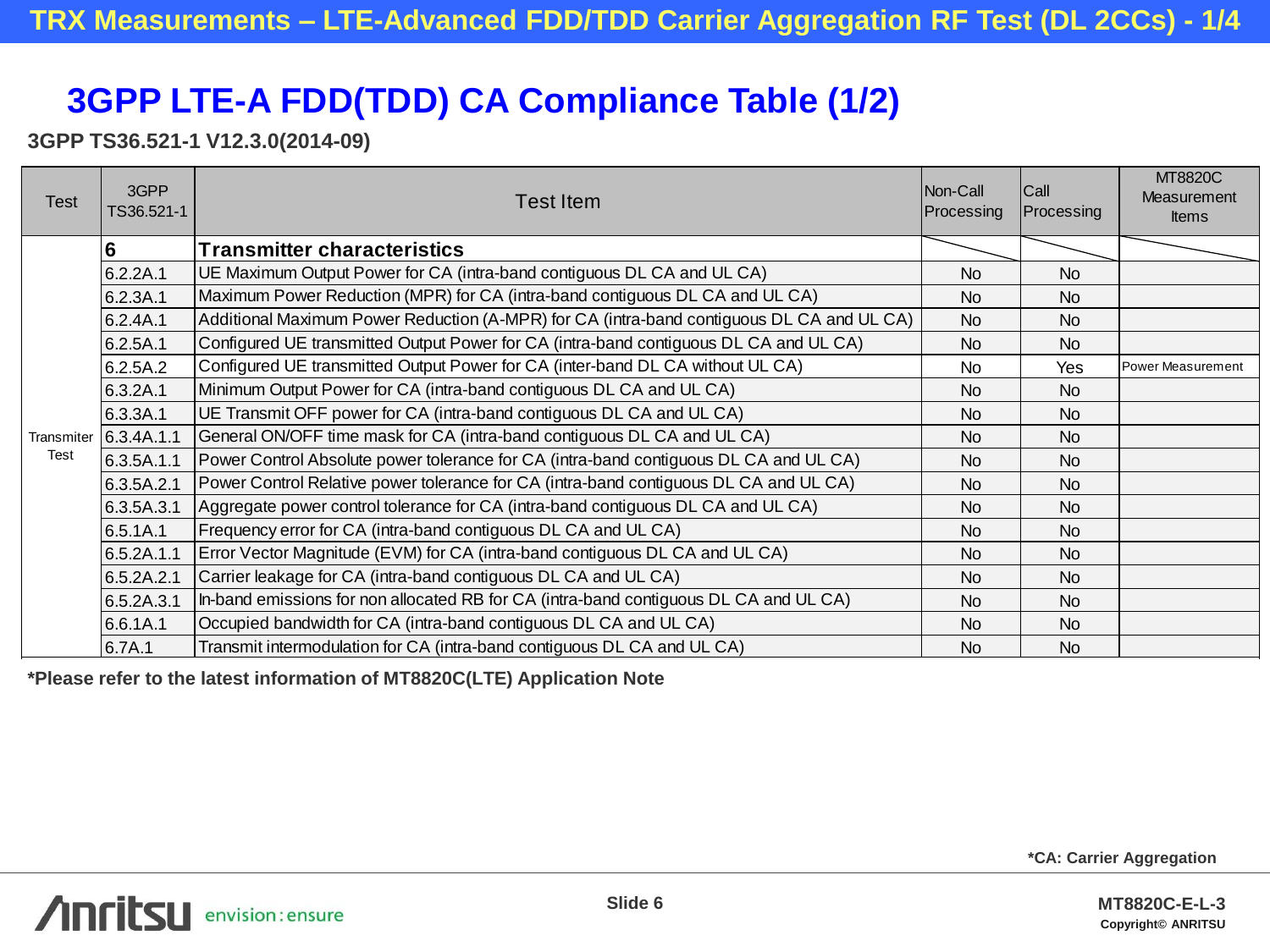### **3GPP LTE-A FDD CA Compliance Table (2/2)**

### **3GPP TS36.521-1 V12.3.0(2014-09)**

| <b>Test</b>     | 3GPP<br>TS36.521-1 | <b>Test Item</b>                                                                                 | Non-Call<br>Processing | Call<br>Processing                   | MT8820C<br>Measurement<br><b>Items</b> |
|-----------------|--------------------|--------------------------------------------------------------------------------------------------|------------------------|--------------------------------------|----------------------------------------|
| Reciver<br>Test |                    | <b>Receiver characteristics</b>                                                                  |                        |                                      |                                        |
|                 | 7.3A.1             | Reference sensitivity level for CA (intra-band contiguous DL CA and UL CA)                       | <b>No</b>              | <b>No</b>                            |                                        |
|                 | 7.3A.2             | Reference sensitivity level for CA(intra-band contiguous DL CA without UL CA)                    | No                     | Yes                                  | Throughput                             |
|                 | 7.3A.3             | Reference sensitivity level for CA (inter-band DL CA without UL CA)                              | No                     | Yes                                  | Throughput                             |
|                 | 7.3A.4             | Reference sensitivity level for CA (intra-band non-contiguous DL CA without UL CA) <sup>*1</sup> |                        |                                      |                                        |
|                 | 7.4A.1             | Maximum input level for CA (intra-band contiguous DL CA and UL CA)                               | <b>No</b>              | <b>No</b>                            |                                        |
|                 | 7.4A.2             | Maximum input level for CA (intra-band contiguous DL CA without UL CA)                           | No                     | Yes                                  | Throughput                             |
|                 | 7.4A.3             | Maximum input level for CA (inter-band DL CA without UL CA)                                      | <b>No</b>              | Yes                                  | Throughput                             |
|                 | 7.5A.1             | Adjacent Channel Selectivity (ACS) for CA (intra-band contiguous DL CA and UL CA)                | <b>No</b>              | <b>No</b>                            |                                        |
|                 | 7.5A.2             | Adjacent Channel Selectivity (ACS) for CA (intra-band contiguous DL CA without UL CA)            | <b>No</b>              | part of Yes <sup>*2</sup> Throughput |                                        |
|                 | 7.5A.3             | Adjacent Channel Selectivity (ACS) for CA (inter-band DL CA without UL CA) <sup>*1</sup>         |                        |                                      |                                        |
|                 | 7.6.1A.1           | In-band blocking for CA (intra-band contiguous DL CA and UL CA)                                  | <b>No</b>              | <b>No</b>                            |                                        |
|                 | 7.6.1A.2           | In-band blocking for CA (intra-band contiguous DL CA without UL CA)                              | <b>No</b>              | part of Yes <sup>*2</sup>            | Throughput                             |
|                 | 7.6.1A.3           | In-band blocking for CA (inter-band DL CA without UL CA)                                         | <b>No</b>              | part of Yes <sup>*2</sup> Throughput |                                        |
|                 | 7.6.2A.1           | Out-of-band blocking for CA (intra-band contiguous DL CA and UL CA)                              | <b>No</b>              | <b>No</b>                            |                                        |
|                 | 7.6.2A.2           | Out-of-band blocking for CA (intra-band contiguous DL CA without UL CA)                          | No                     | part of Yes <sup>*2</sup> Throughput |                                        |
|                 | 7.6.2A.3           | Out-of-band blocking for CA (inter-band DL CA without UL CA)                                     | No                     | part of Yes <sup>*2</sup> Throughput |                                        |
|                 | 7.6.3A.1           | Narrow band blocking for CA (intra-band contiguous DL CA and UL CA)                              | <b>No</b>              | <b>No</b>                            |                                        |
|                 | 7.6.3A.2           | Narrow band blocking for CA (intra-band contiguous DL CA without UL CA)                          | No                     | part of Yes <sup>*2</sup> Throughput |                                        |
|                 | 7.6.3A.3           | Narrow band blocking for CA (inter-band DL CA without UL CA)                                     | <b>No</b>              | part of Yes <sup>*2</sup> Throughput |                                        |
|                 | 7.7A.1             | Spurious response for CA (intra-band contiguous DL CA and UL CA)                                 | <b>No</b>              | <b>No</b>                            |                                        |
|                 | 7.7A.2             | Spurious response for CA (intra-band contiguous DL CA without UL CA)                             | No                     | part of Yes <sup>2</sup>             | Throughput                             |
|                 | 7.7A.3             | Spurious response for CA (inter-band DL CA without UL CA)                                        | <b>No</b>              | part of Yes <sup>*2</sup> Throughput |                                        |
|                 | 7.8.1A.1           | Wideband intermodulation for CA (intra-band contiguous DL CA and UL CA)                          | <b>No</b>              | <b>No</b>                            |                                        |
|                 | 7.8.1A.2           | Wideband intermodulation for CA (intra-band contiguous DL CA without UL CA)                      | <b>No</b>              | part of Yes <sup>*2</sup> Throughput |                                        |
|                 | 7.8.1A.3           | Wideband intermodulation for CA (inter-band DL CA without UL CA)                                 | No                     | part of Yes <sup>*2</sup> Throughput |                                        |

**\*1: 3GPP TS36.521-1 7.3A.4 and 7.5A.3 test description are not yet defined.**

**\*2: Requires external equipment (eg. signal generator) for interference signal, etc.**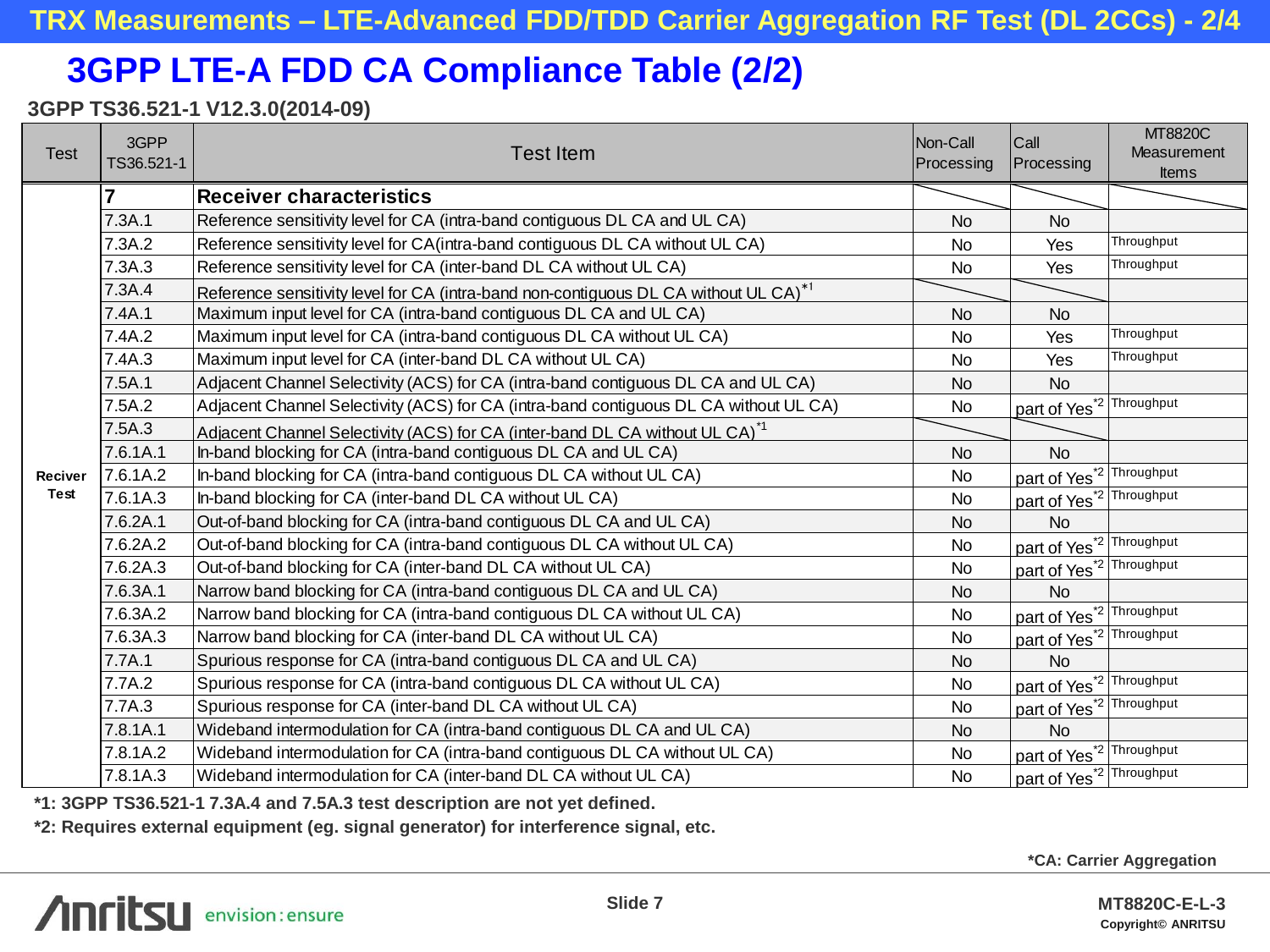### **DL CA 2CCs (SISO) 1/2 MT8820C configuration**

- **6.2.5A.2 Configured UE transmitted Output Power for CA (inter-band DL CA without UL CA)**
- **7.3A.2 Reference sensitivity level for CA (intra-band contiguous DL CA without UL CA)**
- **7.3A.3 Reference sensitivity level for CA (inter-band DL CA without UL CA)**
- **7.4A.2 Maximum input level for CA (intra-band contiguous DL CA without UL CA)**
- **7.4A.3 Maximum input level for CA (inter-band DL CA without UL CA)**



**\*Requires MX882012C(13C)-021 LTE-A FDD(TDD) DL CA Meas. SW \*LTE FDD: LTE ver.22.50(end of Jan., 2013) or later LTE TDD: LTE ver.23.00(end of Jan., 2014) or later \*Each MT8820Cs require Parallel Phone Measurement Hardware**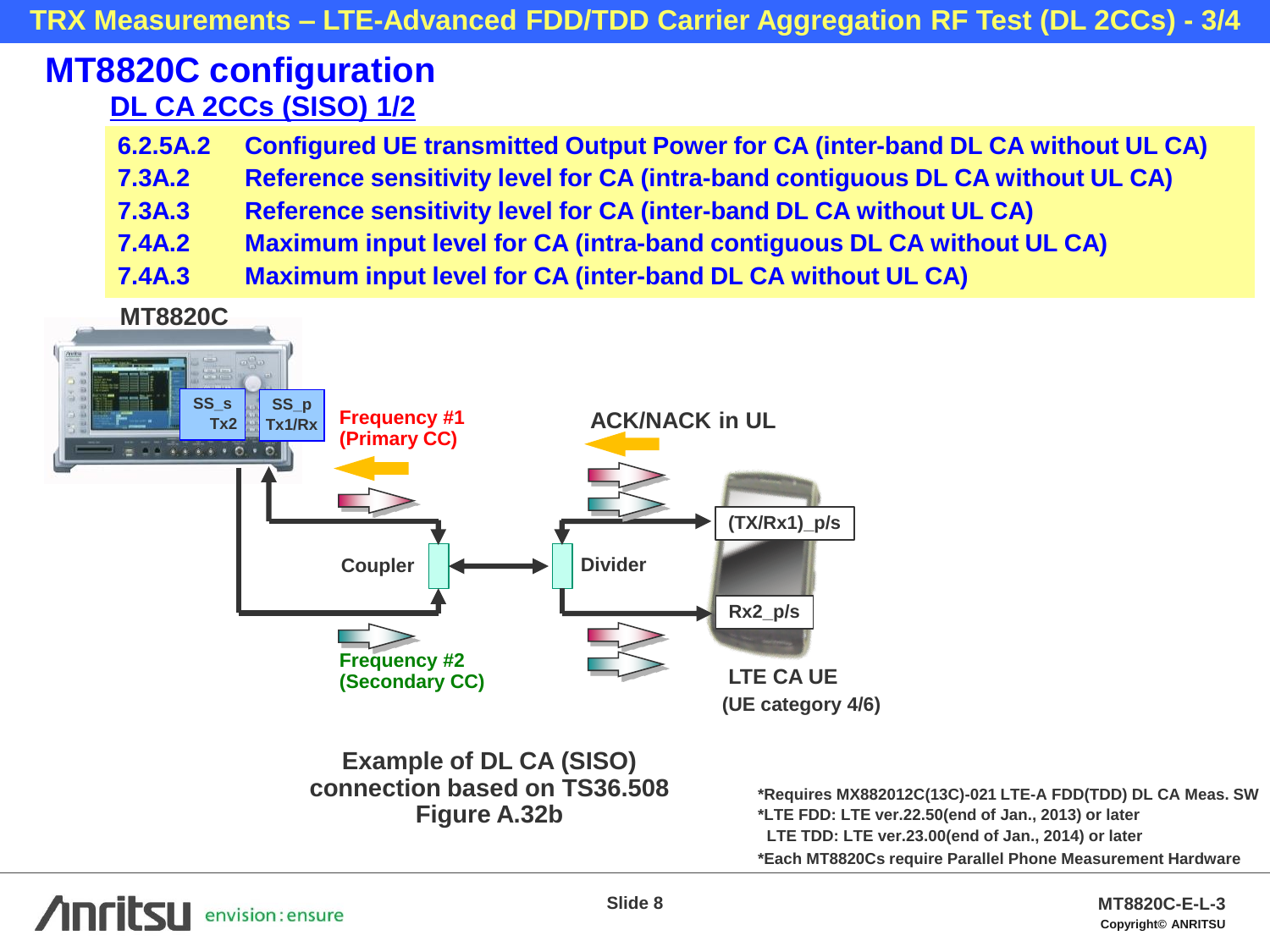### **DL CA 2CCs (SISO) 2/2 MT8820C configuration**



### **Example of DL CA (SISO) connection based on TS36.508 Figure A.32b**

**\*1: Requires a Sync Cable ( J1249 CABLE) and a Ref Cable (BNC coaxial cable)**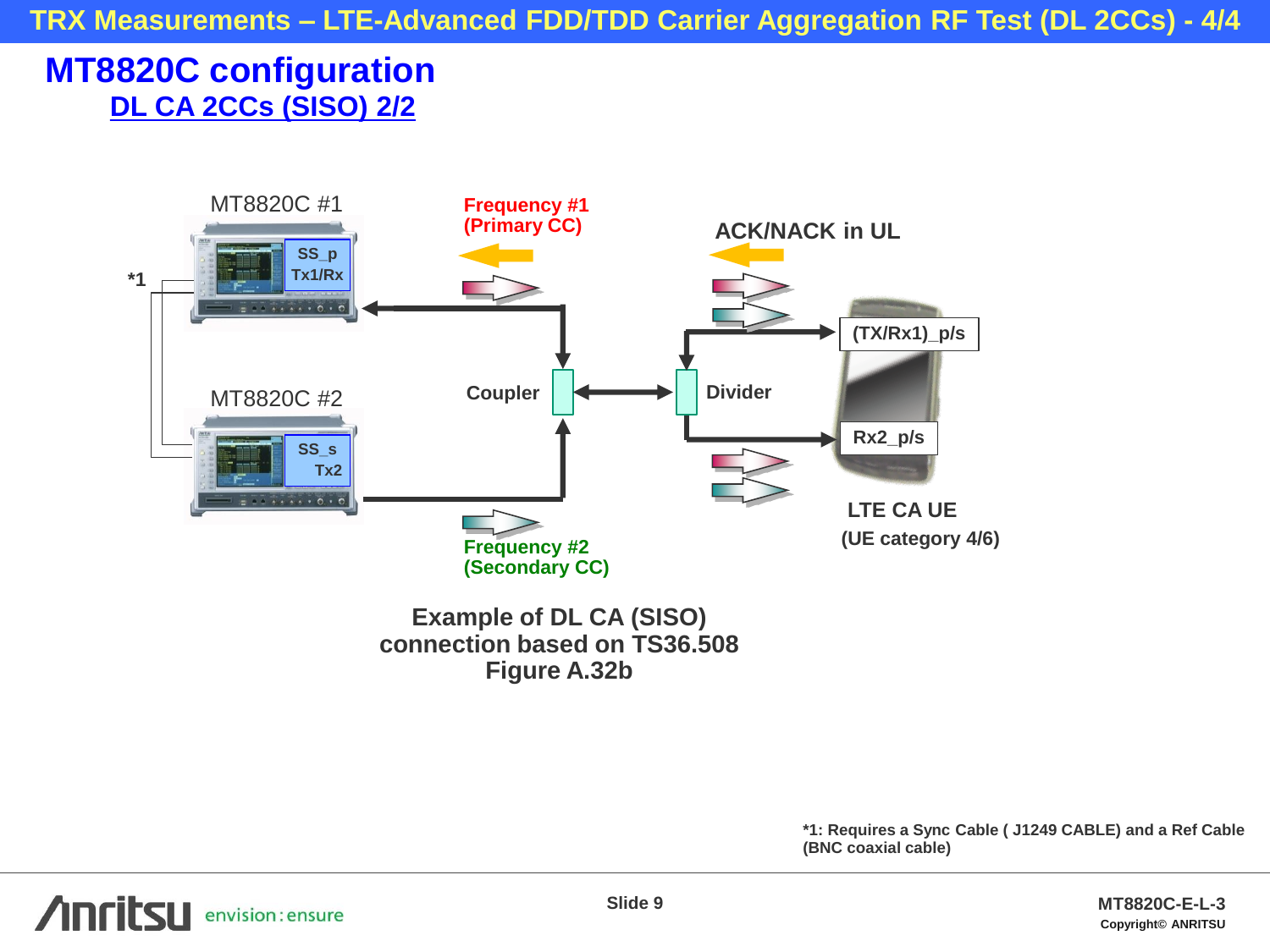## **LTE-A FDD(TDD) Carrier Aggregation plus DL MIMO - 1/2**

**Carrier Aggregation plus DL MIMO (PHY Throughput Measurement)**



**connection**

**\*Each MT8820Cs require Parallel Phone Measurement Hardware**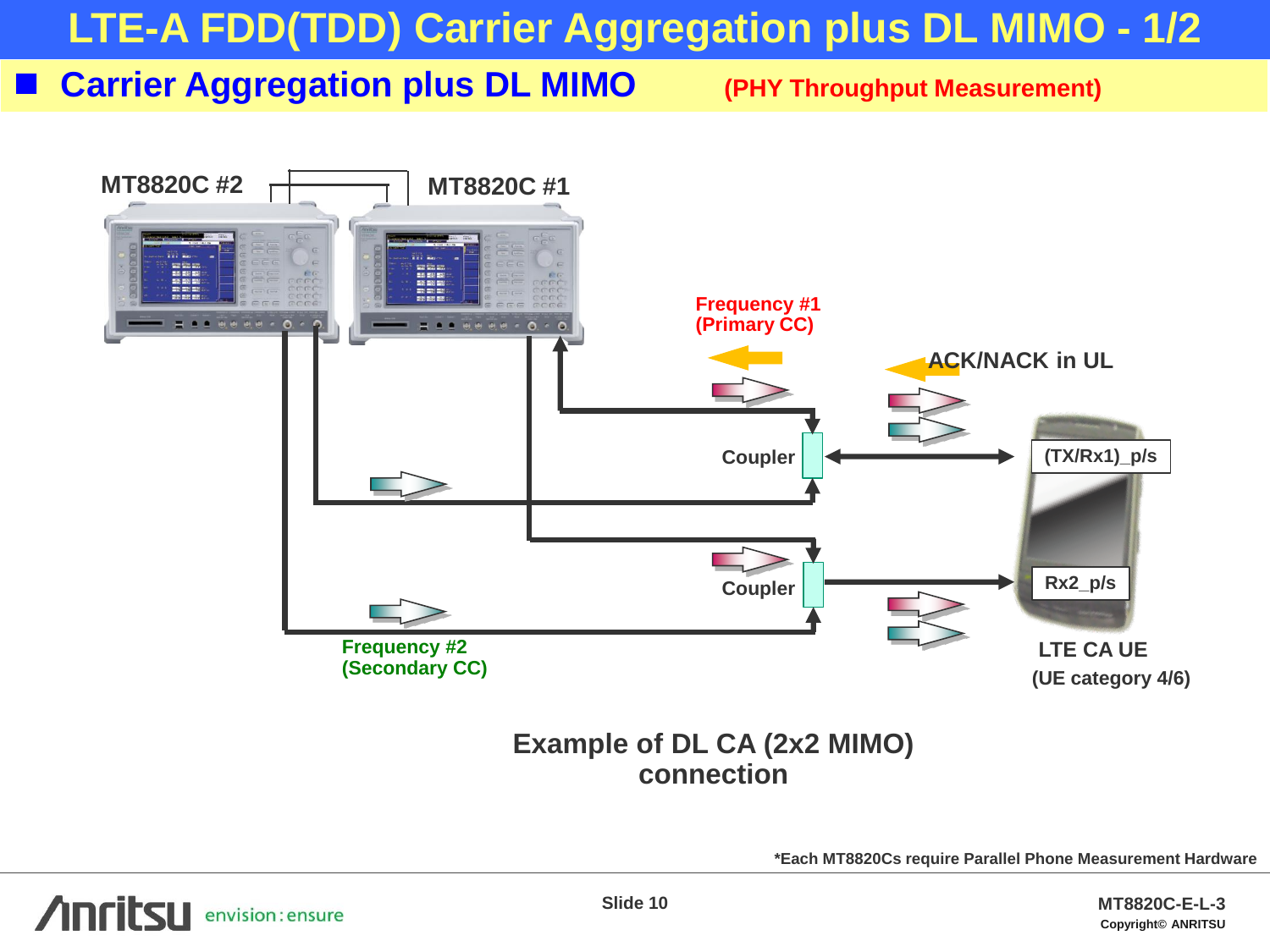## **LTE-A FDD(TDD) Carrier Aggregation plus DL MIMO - 2/2**

### **Carrier Aggregation plus DL MIMO (PHY Throughput Measurement)**

Throughput for a specified reference measurement channel (not IP throughput) is measured with two MT8820Cs. Each downlink carrier component consists of 2x2 MIMO (2 layers). Two MT8820Cs are synchronized with a synchronization signal.



Air connection Image

**\*Each MT8820Cs require Parallel Phone Measurement Hardware**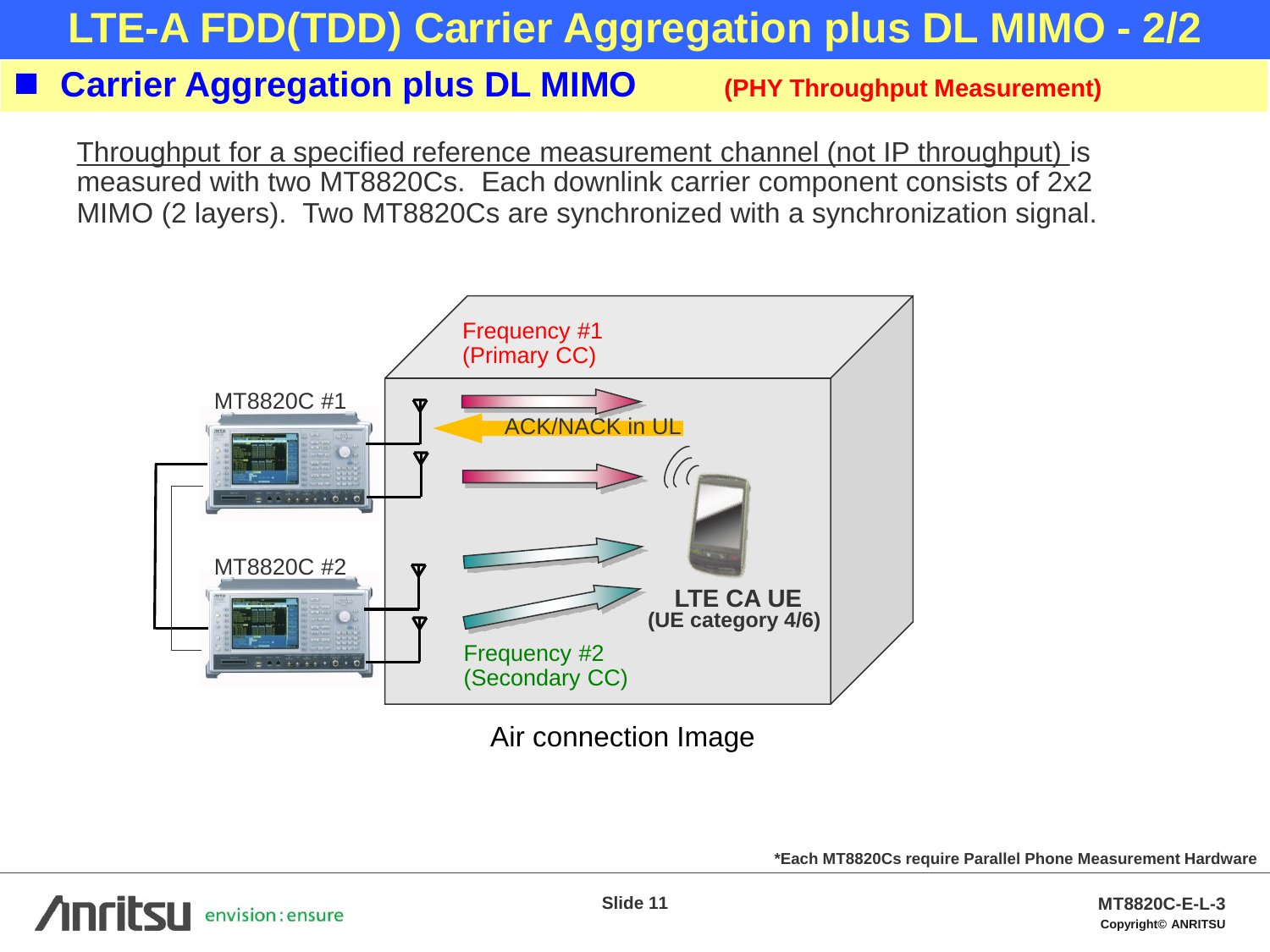## *LTLTE-Advanced FDD/TDD DL CA 3CCs Extensibility*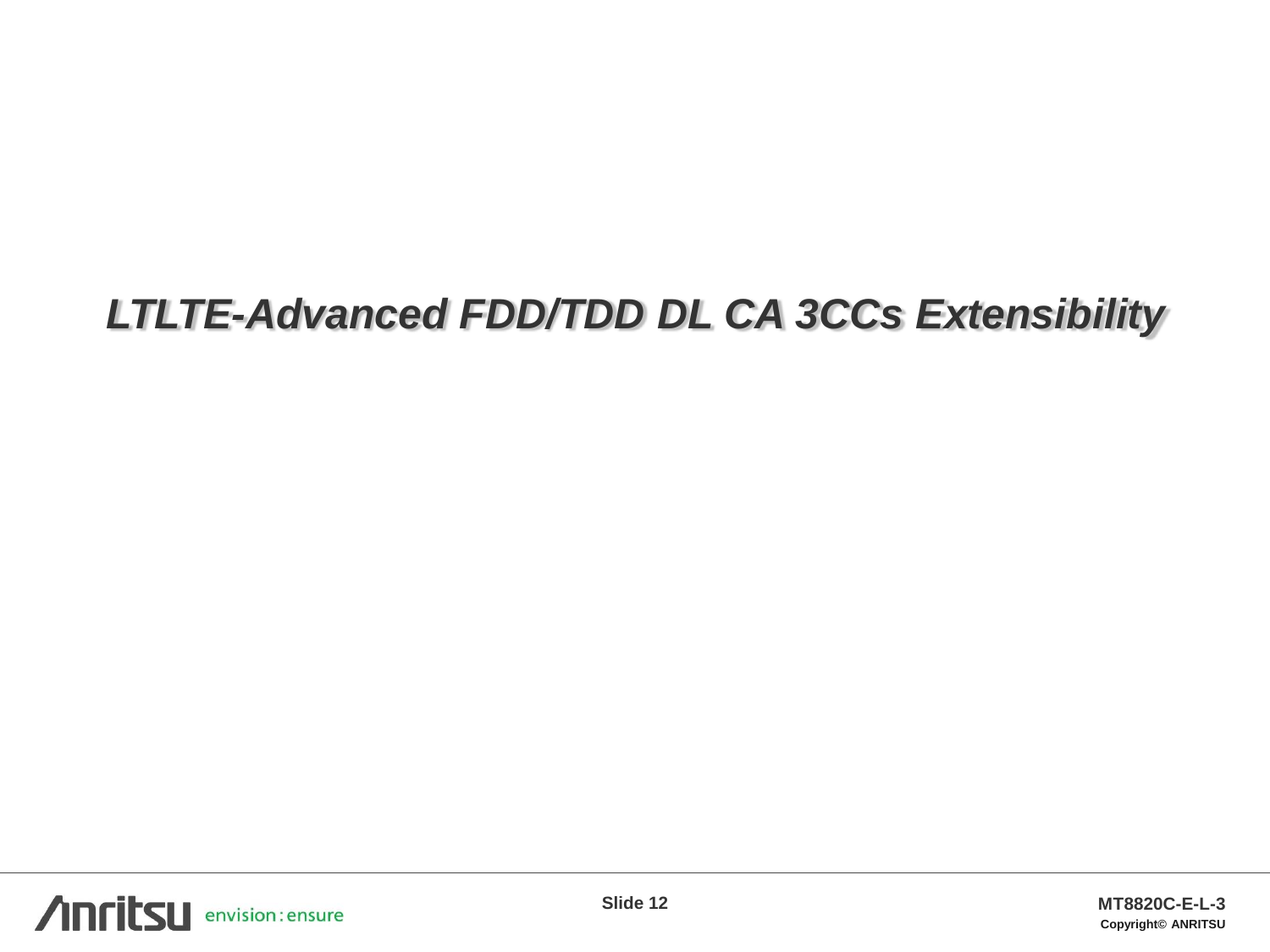**LTE-Advanced FDD/TDD Carrier Aggregation 3CCs Option - 1/3**

### **LTE-A FDD/TDD DL CA 3CCs Option Features**

### **LTE-A FDD/TDD DL CA 3CCs Extensibility**

**With addition of software license of this option, capable of measuring RF RX testing (3GPP TS36.521-1 test description are not yet defined.)** 

### **LTE-A FDD/TDD DL CA 3CCs plus MIMO RF Throughput Measurement (@physical layer)**

**With Three MT8820Cs, capable of throughput testing of DL CA 2x2 MIMO PHY layer (UE category 9, Channel Bandwidth = 20M +20M +20M and 3CCs)**

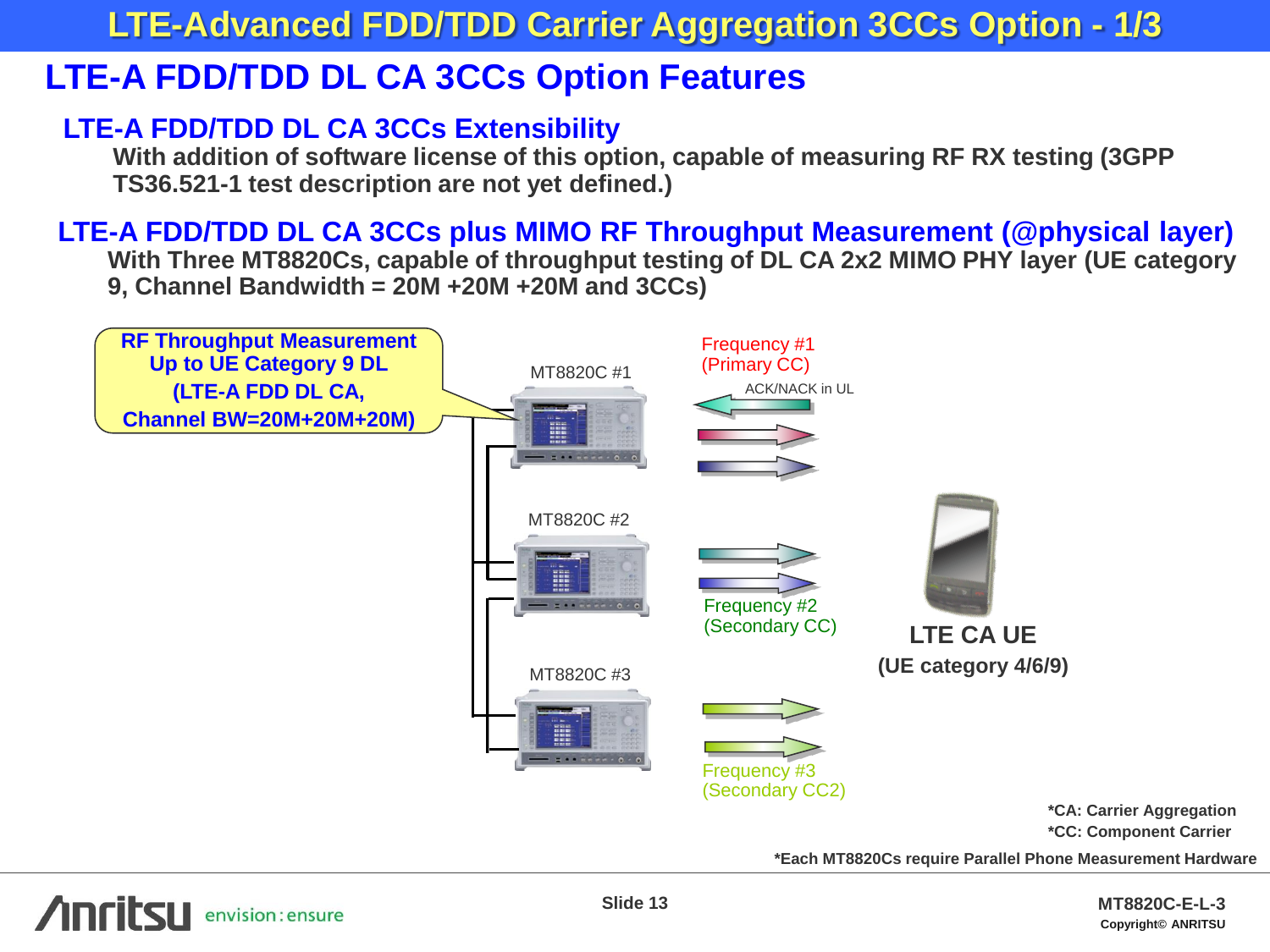### **LTE-Advanced FDD/TDD Carrier Aggregation 3CCs Option - 2/3**

### **MT8820C configuration DL CA 3CCs (SISO) 1/2**



Coaxial Cable connection Image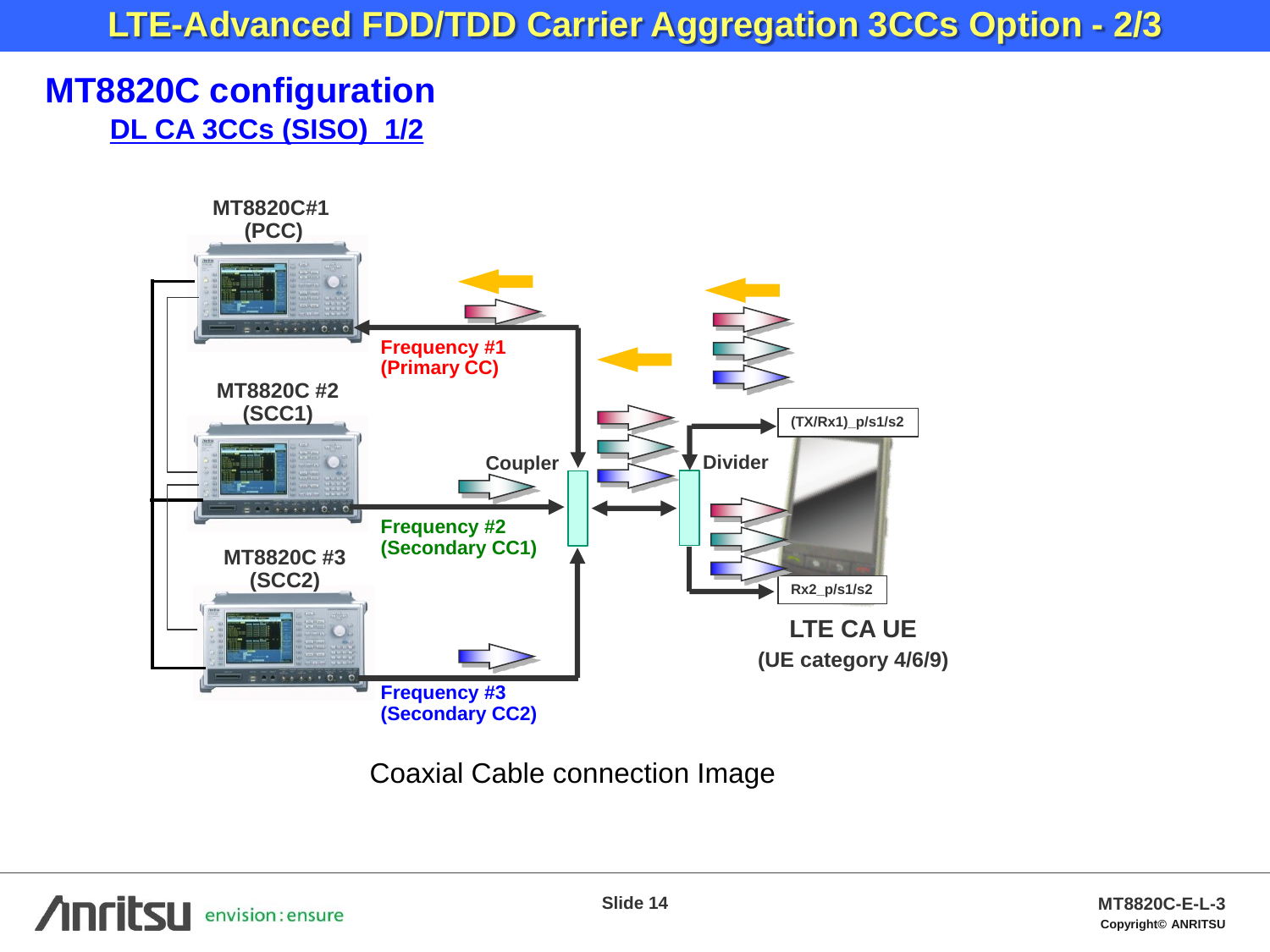### **LTE-Advanced FDD/TDD Carrier Aggregation 3CCs Option - 3/3**

### **MT8820C configuration DL CA 3CCs (SISO) 2/2**



Coaxial Cable connection Image

**\*MT8820C #1 requires Parallel Phone Measurement Hardware**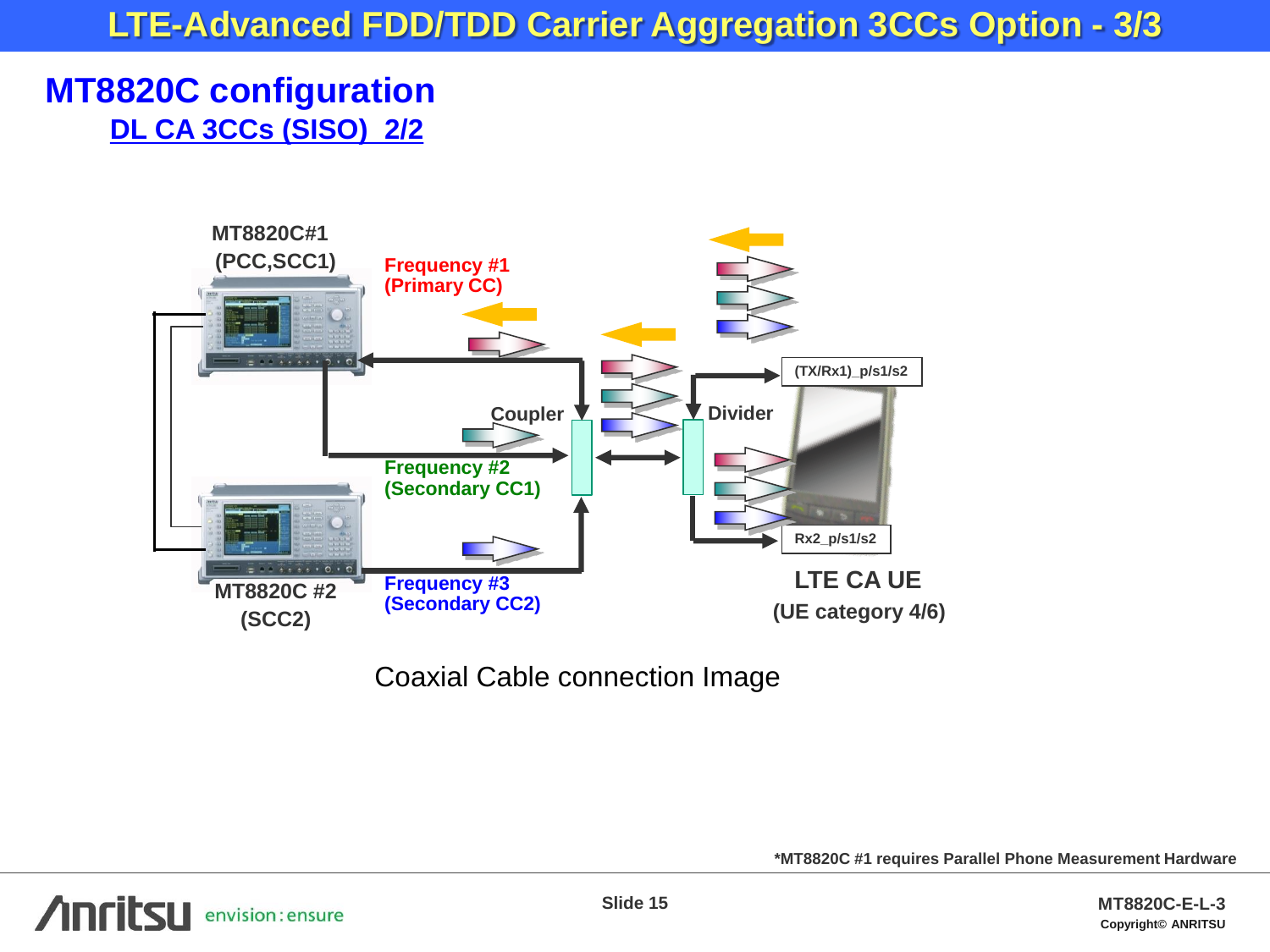## **LTE-A FDD Carrier Aggregation RF Throughput Test**

### ■**Carrier Aggregation 3CCs plus DL MIMO** (PHY Throughput Measurement)

Throughput for a specified reference measurement channel (not IP throughput) is measured with three MT8820Cs. Each downlink carrier component consists of 2x2 MIMO (2 layers). Three MT8820Cs are synchronized with a synchronization signal.



**\*Each MT8820Cs require Parallel Phone Measurement Hardware**